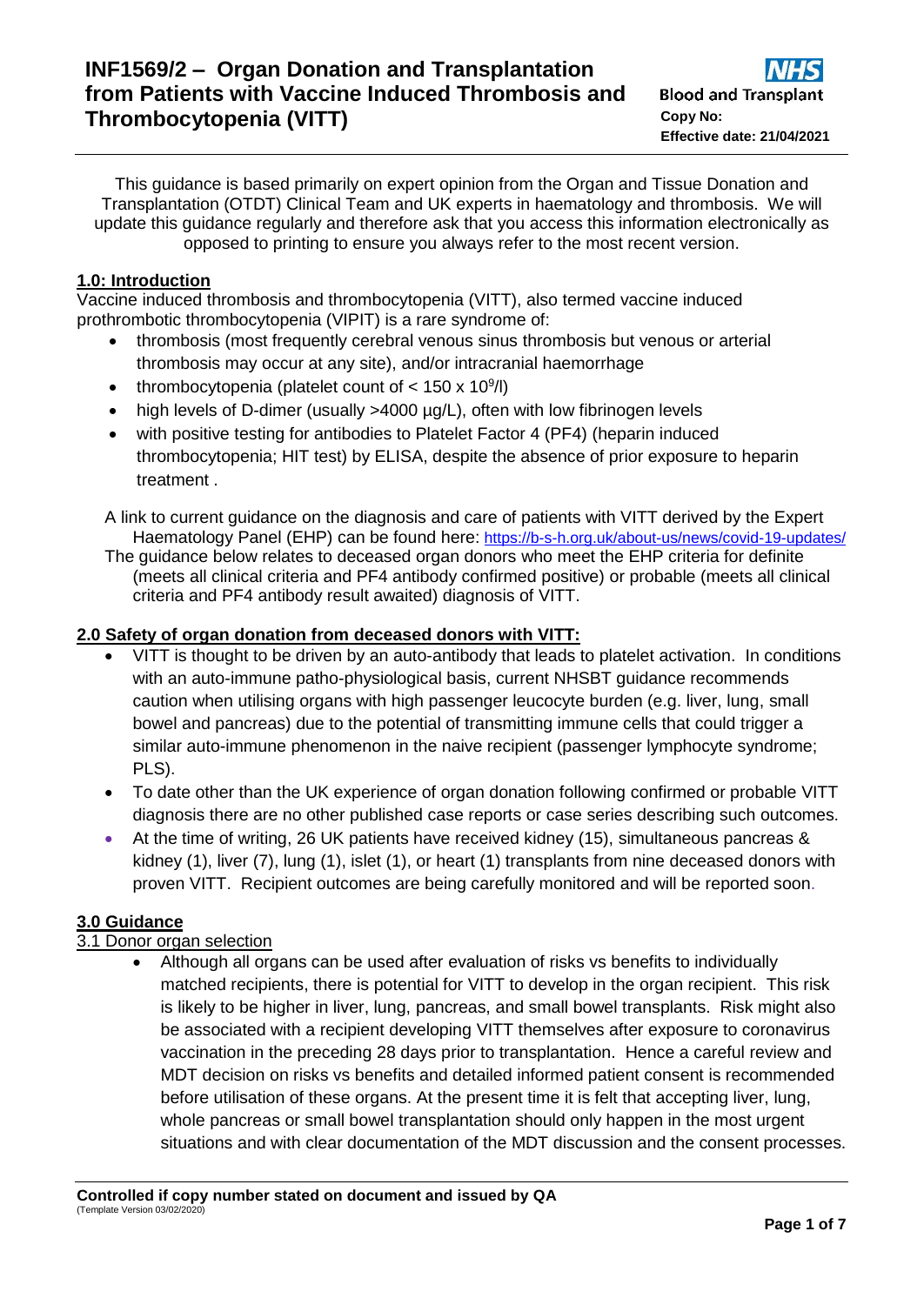Islet transplantation is deemed to be low risk of passenger leucocyte syndrome and could proceed after careful discussion and documentation of risk versus benefits with the patient.

- Organs may bear petechiae in many donors with very low platelet counts. This should not deter use of the organ unless there is evidence of poor parenchymal flush with cold perfusate.
- VITT in the donor or treatment of the donor with IVIg following diagnosis of VITT is not a contraindication to tissue donation (pulmonary & aortic grafts, arteries, bone, tendons meniscus, skin and cornea /sclera). These tissues are not considered to be at risk for passenger lymphocyte syndrome.

# 3.2 Organ retrieval

- Care of the donor in the immediate pre-retrieval phase and during retrieval including the use of systemic anticoagulants and platelet transfusions
	- $\circ$  Although it is unknown whether platelet transfusion could exacerbate VITT, platelet transfusion should be avoided where possible before or during retrieval. During transplantation to the recipient, caution is appropriate. Necessary peri-operative platelet transfusion is not contra-indicated
	- $\circ$  At this stage it is not known if use of Unfractionated Heparin (UFH) in the donor at time of retrieval or NRP could contribute to intravascular thrombosis in the organ. Therefore, alternative regimens using argatroban are described below (Appendix A & B).

# 3.3 Care of recipient

- Care of recipient post-transplant
	- o In most respects, care will be as per standard protocols. Thromboprophylaxis can be given in the normal way unless VITT is suspected. It is safe to use Heparin as part of cardio-pulmonary bypass when using hearts from donors with suspected/confirmed VITT.
	- $\circ$  The risk for emergence of VITT is likely to be highest in the first 10-30 days posttransplant. If VITT is suspected, it is recommended to stop any form of UFH or Low Molecular Weight Heparin (LMWH) and using intermittent pneumatic compression or fondaparinux.
	- o Recommended additional monitoring: daily FBC, clauss fibrinogen and D-dimer on POD 0-7, and then three/week for the subsequent 2 weeks and a final test on/around day 28. Test for PF4 antibodies POD 0, 7, 14, 21 & 28. Maintain low threshold for investigating for venous or arterial thrombosis (including graft vasculature) by appropriate imaging
- When to suspect VITT in a recipient post-transplant
	- $\circ$  On serial monitoring, a rise in D-dimer levels of >20% or fall in platelet counts of >20% should trigger closer surveillance, including testing for PF4 antibodies.
	- o Consider with any new thrombosis POD 0-30 associated with thrombocytopenia and a high D-dimer. It should also be considered if no thrombosis but a thrombocytopenia with a platelet count lower than expected (it is accepted that thrombocytopenia is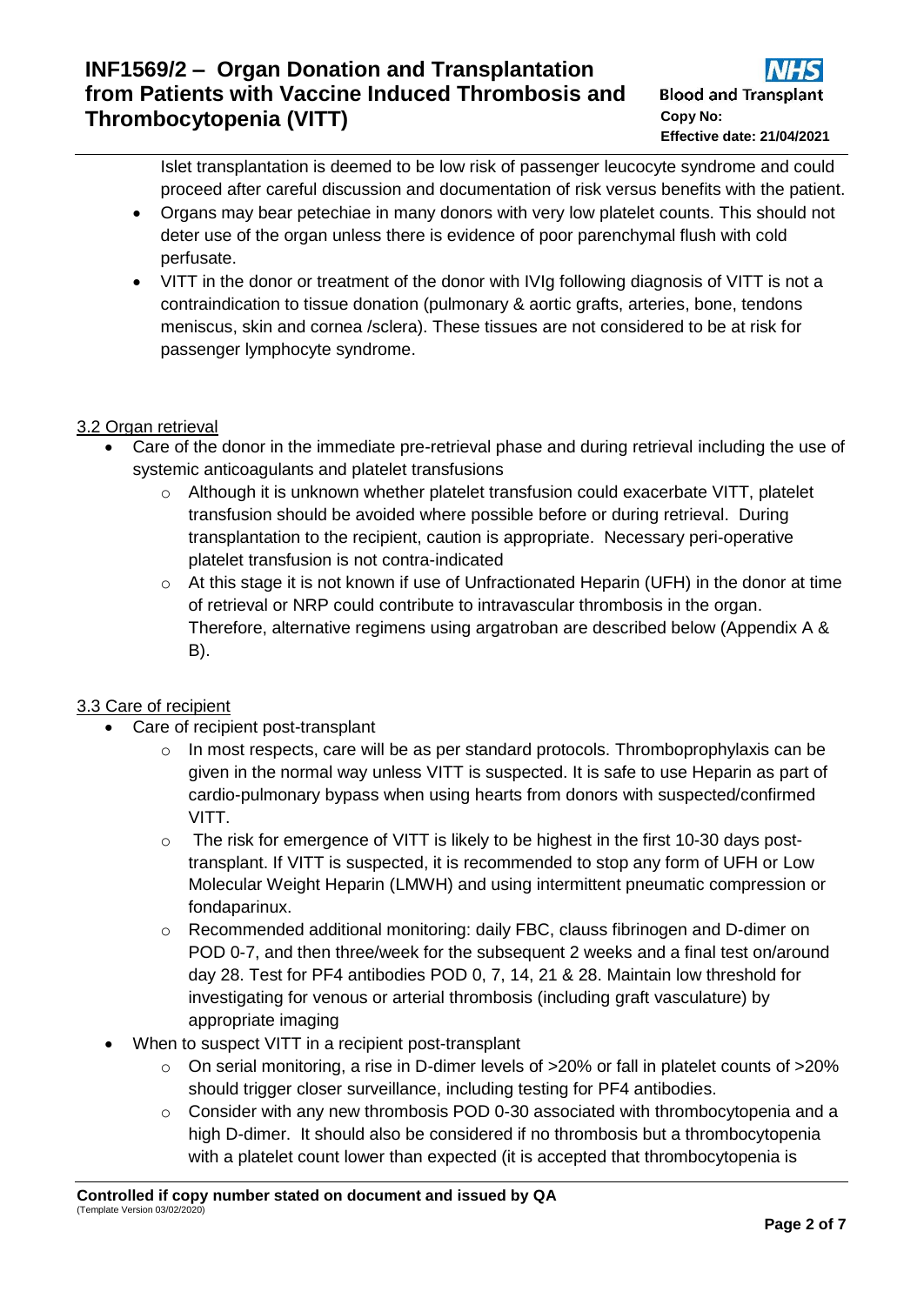common after some organ transplants) with a raised D-dimer (usually >4000 µg/L) and a low Claus fibrinogen.

- What to do if VITT is suspected
	- o Consider other causes of thrombocytopenia (e.g. immunosuppression, sepsis)
	- $\circ$  Avoid platelet transfusions and all forms of heparin including heparin-based flushes
	- o Test for PF4 antibodies
	- o Seek expert advice on an urgent basis. Urgent treatment such as intravenous immunoglobulins may be required. Contact the regional haemostasis and thrombosis team on-call out of hours, and an expert haematology panel can also be contacted via the regional ODT manager on-call for case discussion and support.
	- o Urgently report to NHSBT and establish local systems to complete and return to NHSBT recipient VITT monitoring forms at regular intervals. Timely, accurate and national data collection are critical to advance understanding and update guidance on safe care of organ transplant recipients who may develop post transplantation VITT. The current version of recipient VITT monitoring form is available at **<https://www.odt.nhs.uk/covid-19-advice-for-clinicians/>**

This guidance will be updated with emerging evidence in consultation with relevant specialist societies and experts.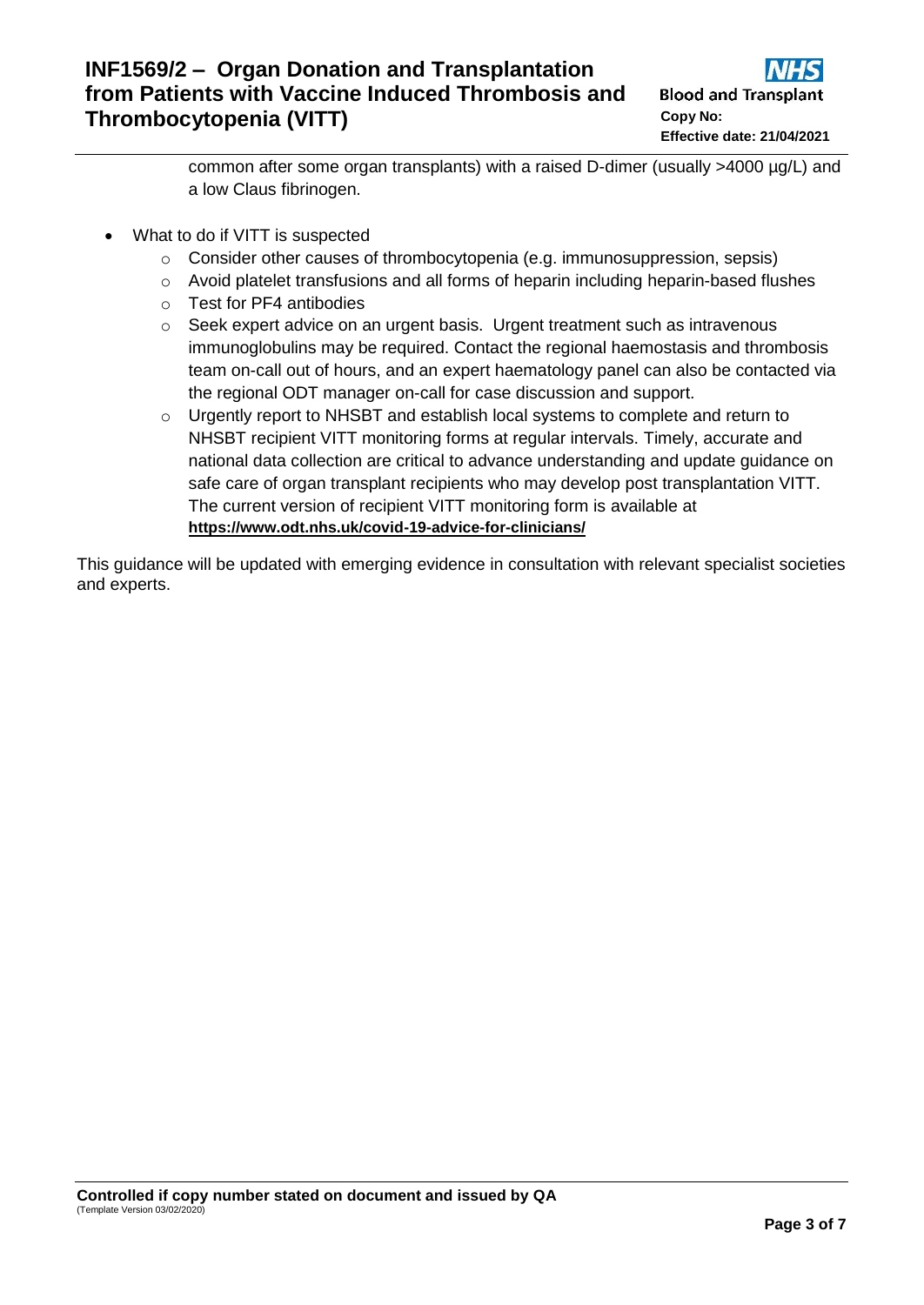## **Appendix A: Protocol for the use of Argatroban in organ retrieval – DBD and DCD. V2. 16.04.21**

## **Background**

Donor surgery may require organ retrieval without the use of heparin in cases where there is a suspicion of anti-platelet factor 4 antibody activity (e.g. VITT, HIT). However, full anticoagulation is still required, using a non-heparin alternative.

Few data are available regarding the use of argatroban in organ donors, an unlicenced indication. In a recent UK DBD donor, a dose of 350 microgram/kg (0.35mg/kg) was given intravenously over 3-5 minutes instead of the usual heparin bolus of 300U/kg. Cross clamp proceeded directly thereafter, with no evidence of intravascular coagulation. There were no bleeding complications in the recipients.

The product insert directs 'when there is no alternative, (anticoagulant) therapy could be initiated with a bolus dose of 350 microgram/kg over 3 to 5 minutes'. Therefore, the use described here corresponds with the manufacturer's instructions.

### **Preparation**

Argatroban is available as a concentrated product in a single use vial containing 50mg in 50 ml. It is widely available from pharmacy stores. You may need to discuss with a haematologist if their approval is required for release.

It is also provided as 250mg in 2.5ml, which requires dilution prior to use. This can be added to 250ml normal saline (1mg/ml), and then used in the same way as the pre-prepared vials described above. **The doses and volumes below are based on a working concentration of 1mg/ml.**

#### **Argatroban has been tested in Edinburgh NORS centre, and can be added to Hartmanns, UW, Soltran or HTK. In these test preparations, 50mg at 1mg/ml was added to a 1 litre bag of each fluid at 4<sup>o</sup>C, with no cloudiness or precipitation.**

### **Procedure**

**Dose:** The dose depends on the weight of the donor. If in doubt, or if the weight is estimated, it is better to err on the higher side to avoid intravascular coagulation and organ loss after cross clamp. A dosing chart is appended overleaf for ease of calculation. Figures are rounded up to the nearest ml.

### **DBD**

A 70kg DBD donor is given 25 mg (25ml of 1mg/ml solution; 70 x 0.35mg) intravenously over 3-5 minutes, a few minutes prior to cross clamp. Proceed as normal thereafter.

### **DCD**

In a 50 kg DCD donor, 18mg (18 ml of 1mg/ml solution; 50 x 0.35mg) is added to the first bag of intraaortic flush. The DCD retrieval can then proceed with further preservation solution as usual, according to organs to be retrieved.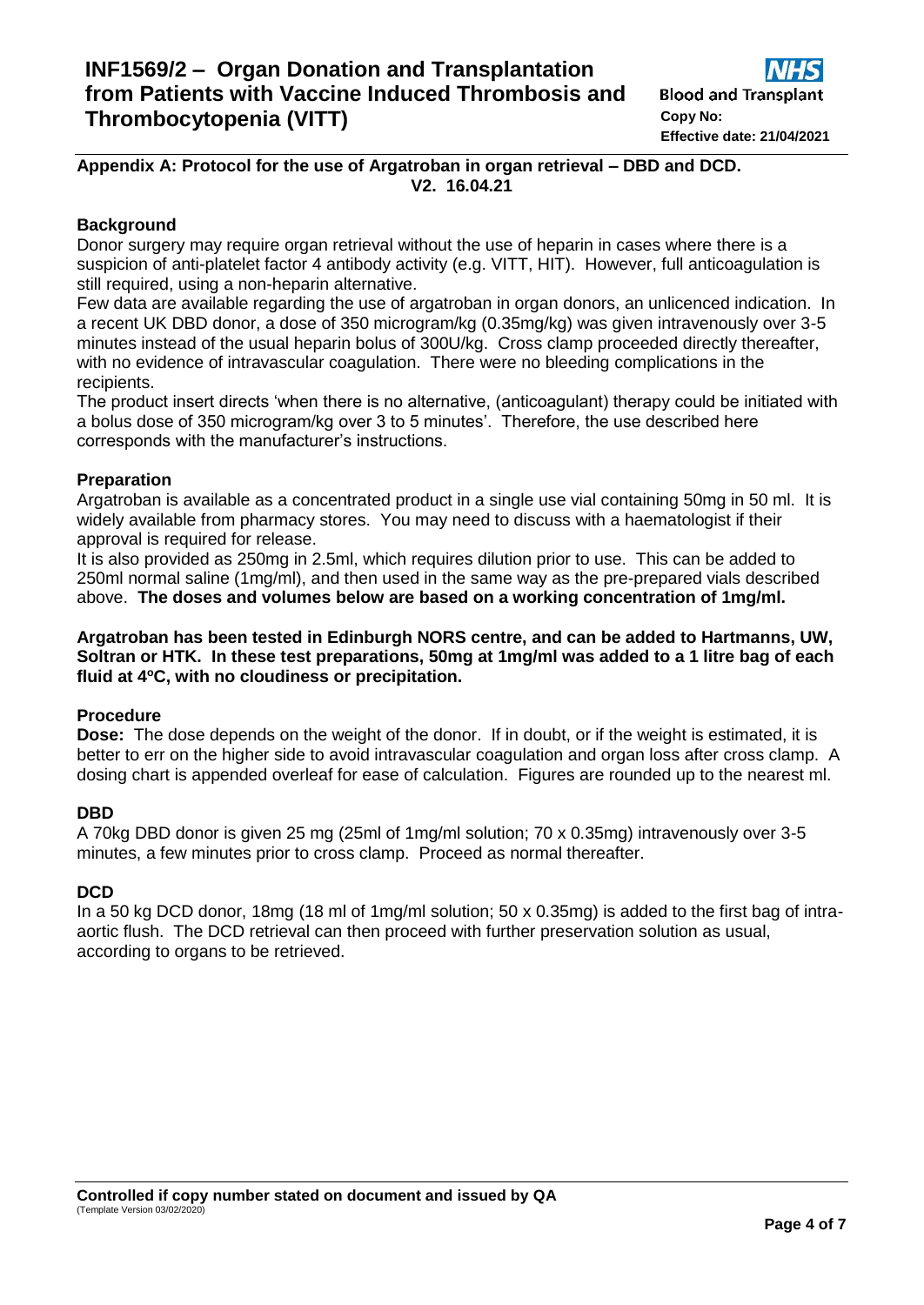| Donor Dosing Chart (0.35mg/kg) |              |
|--------------------------------|--------------|
| 40 kg                          | 14mg (14ml)  |
| 50 kg                          | 18mg (18ml)  |
| 60 kg                          | 21 mg (21ml) |
| 70 kg                          | 25 mg (25ml) |
| 80 kg                          | 28mg (28ml)  |
| 90 kg                          | 32 mg (32ml) |
| 100 kg                         | 36mg (36ml)  |
| 110 kg                         | 39mg (39ml)  |
| 120 kg                         | 42mg (42ml)  |

Should there be a clotting issue, or perhaps a cross reaction with any drugs or solutions, please communicate urgently with NHSBT (ian.currie@nhsbt.nhs.uk).

**If you perform a retrieval using this drug, please report to NHSBT [\(ian.currie@nhsbt.nhs.uk\)](mailto:ian.currie@nhsbt.nhs.uk) as soon as possible to describe handling characteristics or other issues, even if there were no concerns.**

**Use of Argatroban must be recorded on the 'A' forms, for traceability, in case there are unintended effects.**

**This protocol may be updated at any time. Please ensure you are accessing the current version of the protocol via OTDT clinical website**

References:

Argatroban Anticoagulation for Adult Extracorporeal Membrane Oxygenation: A Systematic Review. Janos Geli et al. J Intensive Care Medicine 2021. DOI: 10.1177/0885066621993739.

Management of coagulation during cardiopulmonary bypass. Britta U. O'Carroll-Kuehn MD FRCA Hanif Meeran MBBS FRCA. Continuing Education in Anaesthesia, Critical Care & Pain | Volume 7 Number 6 2007.

Doi:10.1093/bjaceaccp/mkm036

**Authors**: IS Currie, F Hunt, M Berman, B Hunt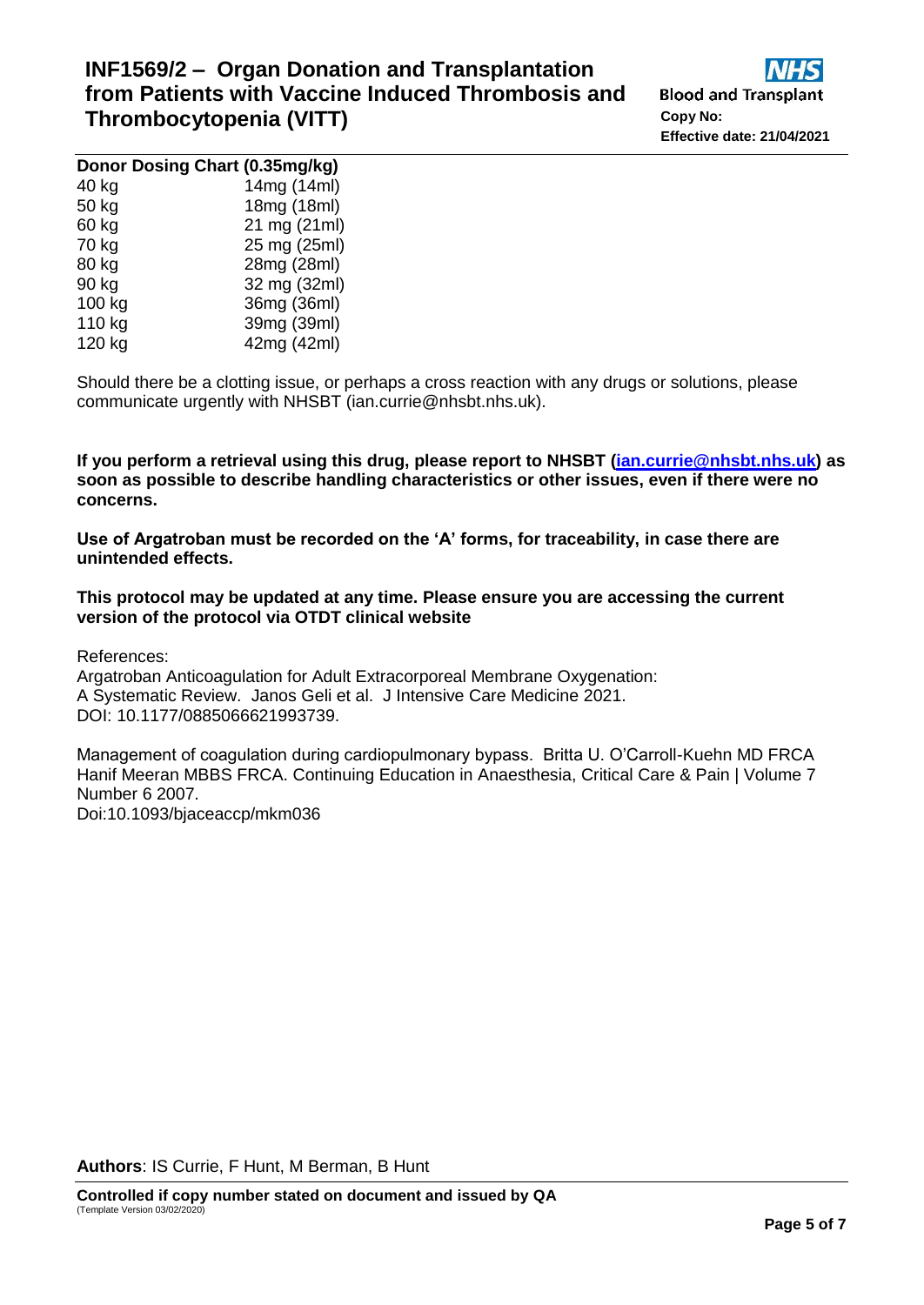# **Appendix B: Protocol for the use of argatroban in DCD NRP organ retrieval. V2. 16.04.21**

# **Background**

Donor surgery may require organ retrieval without the use of heparin in cases where there is a suspicion of anti-platelet factor 4 antibody activity (e.g. VITT, HIT). However, full anticoagulation is still required, using a non-heparin alternative.

Few data are available regarding the use of argatroban in organ donors, an unlicenced indication. In a recent UK DBD donor, a dose of 350 microgram/kg (0.35mg/kg) was given intravenously over 3-5 minutes instead of the usual heparin bolus of 300U/kg. Cross clamp proceeded directly thereafter, with no evidence of intravascular coagulation. There were no bleeding complications in the recipients.

The product insert directs 'when there is no alternative, (anticoagulant) therapy could be initiated with a bolus dose of 350 microgram/kg over 3 to 5 minutes'. Therefore, the use described corresponds with the manufacturer's instructions for a loading dose.

#### **Preparation**

Argatroban is available as a concentrated product in a single use vial containing 50mg in 50 ml (1mg/ml). It is widely available from pharmacy stores. You may need to discuss with a haematologist if their approval is required for release. You will need a minimum of 2 x 50ml vials per donor and perhaps more for donors > 100kg.

It is also provided as 250mg in 2.5ml, which requires dilution prior to use. This can be added to 250ml normal saline (1mg/ml), and then used in the same way as the pre-prepared vials described above. **The doses and volumes below are based on a working concentration of 1mg/ml.**

### **Procedure for NRP**

**Prime Dose:** The dose depends on the weight of the donor. If in doubt, or if the weight is estimated, it is better to err on the higher side to avoid intravascular coagulation and organ loss. A loading dose chart is appended overleaf for ease of calculation. Figures are rounded up to the nearest mg. **The loading dose is 0.35mg/kg**, **which should be added to the prime after asystole**, to avoid degradation. The prime dose should be calculated on the donor body weight, irrespective of the perfused weight.

**Monitoring:** The appropriate interval for repeat argatroban dosing in NRP is unknown. The half-life of Argatroban is 45 minutes. Renal dysfunction does not affect the half-life. In cardiopulmonary bypass (CPB), the ACT is measured routinely every 30 minutes, beginning at time zero. **Initial ACT should be >480 seconds in NRP, as for CPB. ACT is also measured after additional boluses are given,** to ensure a therapeutic effect.

To ensure the donor remains adequately anticoagulated, **ACT is repeated as a routine at 30, 60 and 90 minutes on NRP. ACT less than 400 seconds must be avoided. The ACT target is 480 seconds or greater.**

**Repeat dosing:** The appropriate repeat bolus dose and interval is unknown. However, the half life of 45 minutes strongly suggests that further boluses will be required on NRP. It is suggested that an ACT between 400-480 seconds prompts a repeat bolus of 1/3 that of the loading dose. An ACT <400 seconds prompts a repeat bolus of 1/2 that of the loading dose. ACT is then measured 5 minutes after administration, to ensure ACT is now therapeutic. Further ACT estimations are carried out as routine (30, 60 and 90 minutes) as described.